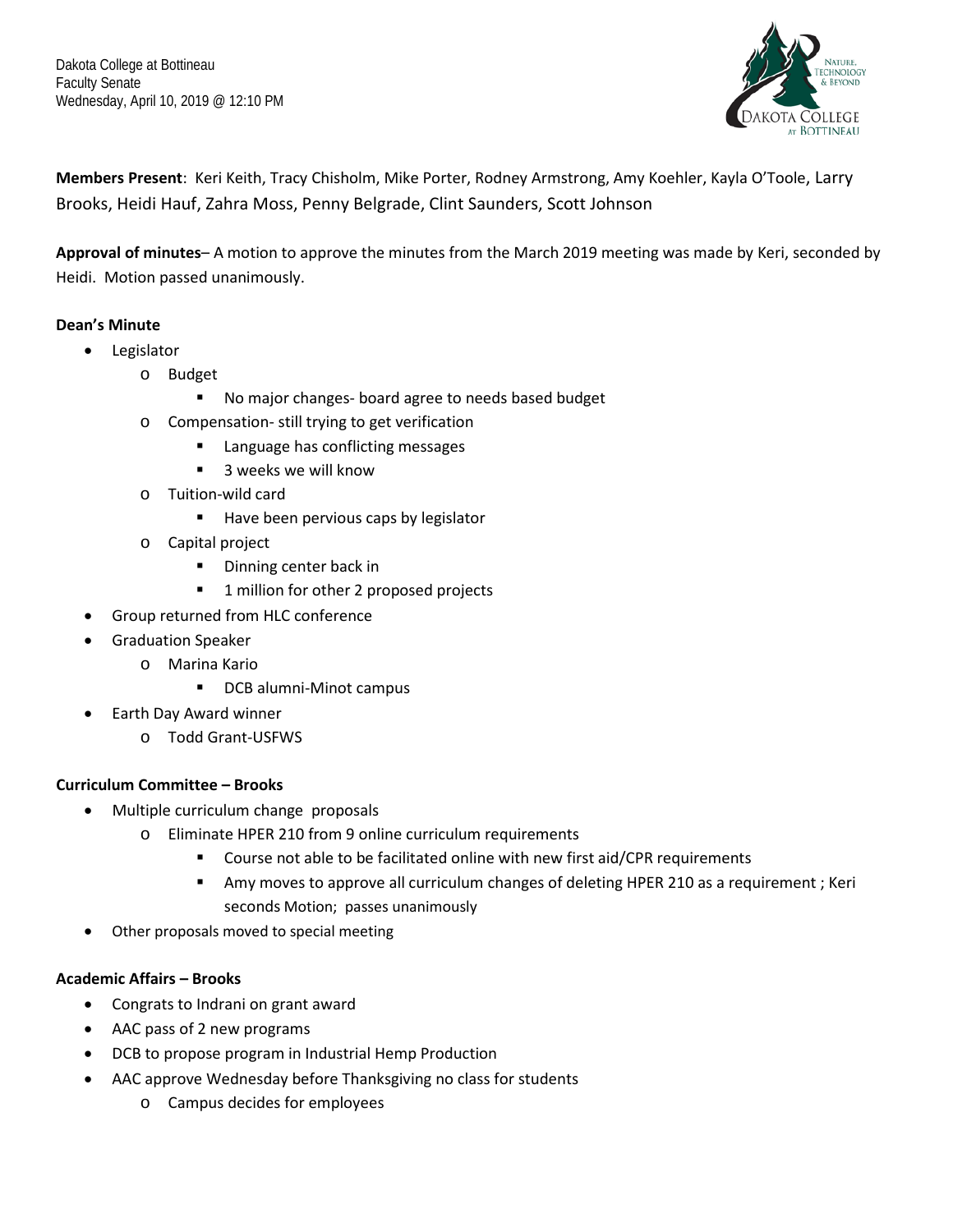Dakota College at Bottineau Faculty Senate Wednesday, April 10, 2019 @ 12:10 PM



#### **GERTA Updates-Brooks**

- Summit in Wahpeton
	- o General education in career tech areas
- GERTA Policy 403.7
- Update to GERTA+
	- o Offer alternative general education programs
	- o Conference discussed procedure and policy
	- o Competency versus 36 credits of gen. ed.

#### **Assessment Day- Brooks**

- Faculty Senate to decide on Assessment Day dates for 2019-2020 school year
	- **a) September 23, 2019**
		- **a.** Minot State observes
	- **b) October 14, 2019**
		- a. Observe in past years
		- b. Indigenous People Day and Canadian Thanksgiving
	- **c) February 18. 2020**
		- **a.** To decide if we want both spring and Fall assessment day
- Mike moves for DCB to have assessment days Oct. 14 and Feb. 18<sup>th</sup>; Keri seconds Motion; passes unanimously

#### **Co-curricular Experience Outcomes-Chisholm/KG**

- Lexi not here
- Need to approve by faculty senate
- Moved to special meeting
- •

#### **Assessment Handbook-Kvasnicka-Gates**

- Not ready
- Move to Special meeting

#### **Student Graduation Speaker**

- Beth list of top pick of the senates
	- o Alex. A
	- o Morgan K.
	- o Abby F.
	- o Francisco F.
- Ballot to be sent out to faculty to pick top choice